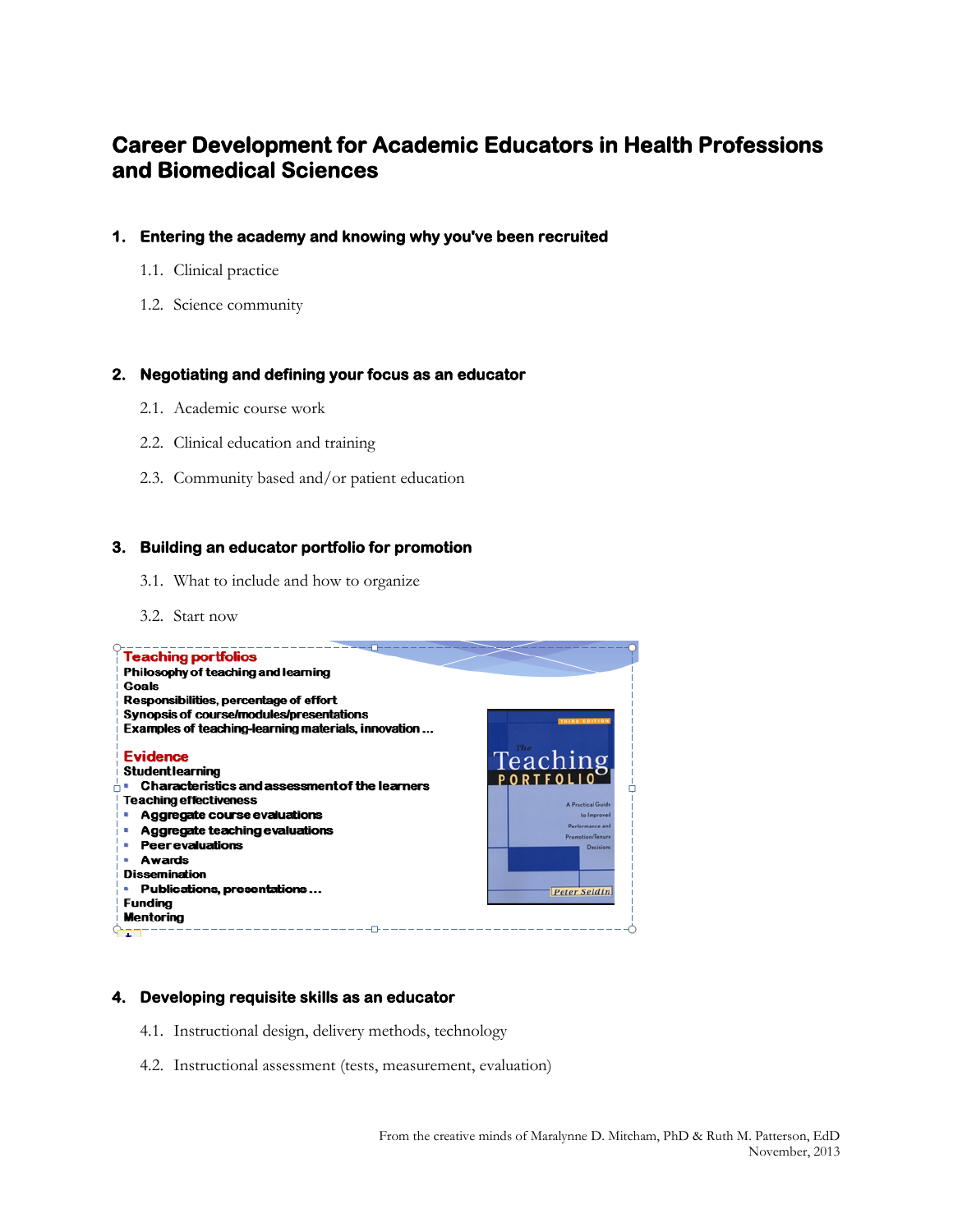## **5. Building expertise and niche**

- 5.1. Content knowledge and keeping current
- 5.2. Instructional prowess
- 5.3. Collaborative work

## **6. Laying down a foundation for the scholarship of teaching and learning (SOTL)**

- 6.1. Identifying your areas of interest in the educational enterprise
	- 6.1.1. Teaching effectiveness, signature pedagogies
	- 6.1.2. Learning processes, outcomes ( knowledge, skills, attitudes)
- 6.2. Recognizing the SoTL sequence and where you currently fit

|                                  | <b>Teaching</b>                            | <b>Scholarly teaching</b>                    | Scholarship of<br>teaching and<br>learning                                                                     | <b>Educational</b><br>research                                                                                     |
|----------------------------------|--------------------------------------------|----------------------------------------------|----------------------------------------------------------------------------------------------------------------|--------------------------------------------------------------------------------------------------------------------|
|                                  | <b>Based on expertise</b><br>Academic need | <b>Individual passion</b><br>Thoughtful work | Individual<br>initiatives that<br>explore efficacy<br>or effectiveness<br>of the teaching-<br>learning process | Programmatic<br>initiatives that<br>generate new<br>evidence for<br>enhancing<br>teaching practice<br>and learning |
| <b>Funding</b><br><b>SOUTCES</b> | <b>Tuition \$\$s</b><br>Overhead           | <b>Tuition \$\$s</b><br>Overhead             | <b>Tuition \$\$s</b><br>Overhead<br>Seed money<br>Internal/External                                            | <b>Grants/Contracts</b><br>Private/Public                                                                          |

## **7. Exploring funding for educational scholarship**

- 7.1. Internal funding sources: seed money, pilot grants
- 7.2. External funding sources: government agencies, private foundations

## **8. Developing a trajectory for educational scholarship**

- 8.1. Solo, partnership, and team work
- 8.2. Interprofessional and interdisciplinary work
- 8.3. Identifying suitable research methodologies from your field (quantitative, qualitative, mixed)
- 8.4. Looking for publication outlets
- 8.5. Disseminating your work for critique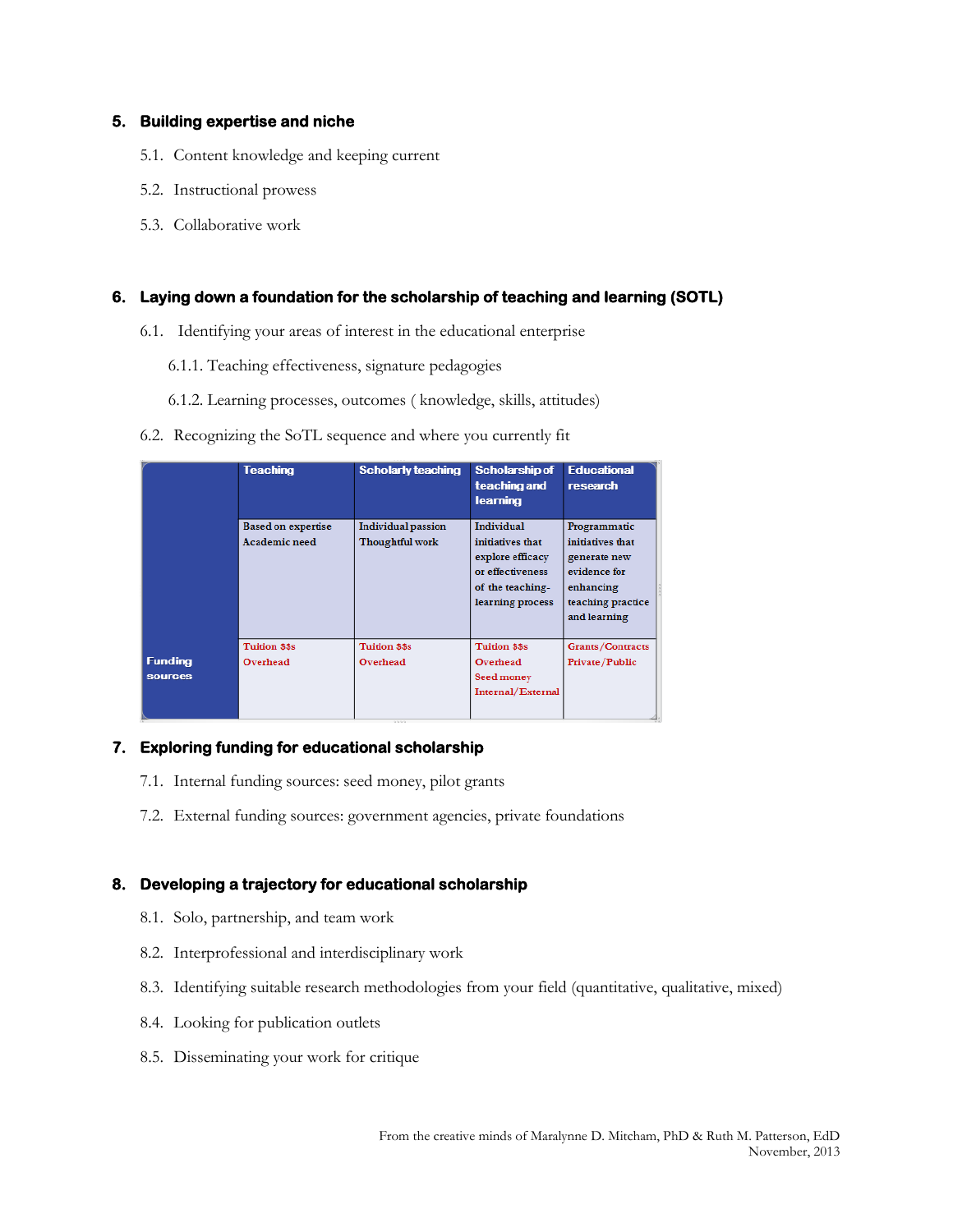## **9. Developing large programs of educational research**

- 9.1. Additional research training
- 9.2. Planning and execution
- 9.3. Multi-institutional sites

## **10. Getting promoted and tenured**

- 10.1.Know the institutional rules
- 10.2.Tell a good story in your promotion portfolio

| College                                          | <b>Educator track option</b>                         |  |
|--------------------------------------------------|------------------------------------------------------|--|
| <b>Dental Medicine</b>                           | Academic non-clinical educator                       |  |
| <b>Health Professions</b>                        | Academic educator                                    |  |
| <b>Library Science and</b><br><b>Informatics</b> |                                                      |  |
| <b>Medicine</b>                                  | Academic investigator/educator<br>Clinician educator |  |
| <b>Nursing</b>                                   | Educator/researcher<br>Educator/clinician            |  |
| <b>Pharmacy</b>                                  | Academic educator clinician                          |  |

## **Exercise**

## **For each of the above 10 bullets …**

**Put a check by the areas in which you feel comfortable.**

**Flag areas where you feel you need more help.**

**Write out the one pressing question you have for this session.**